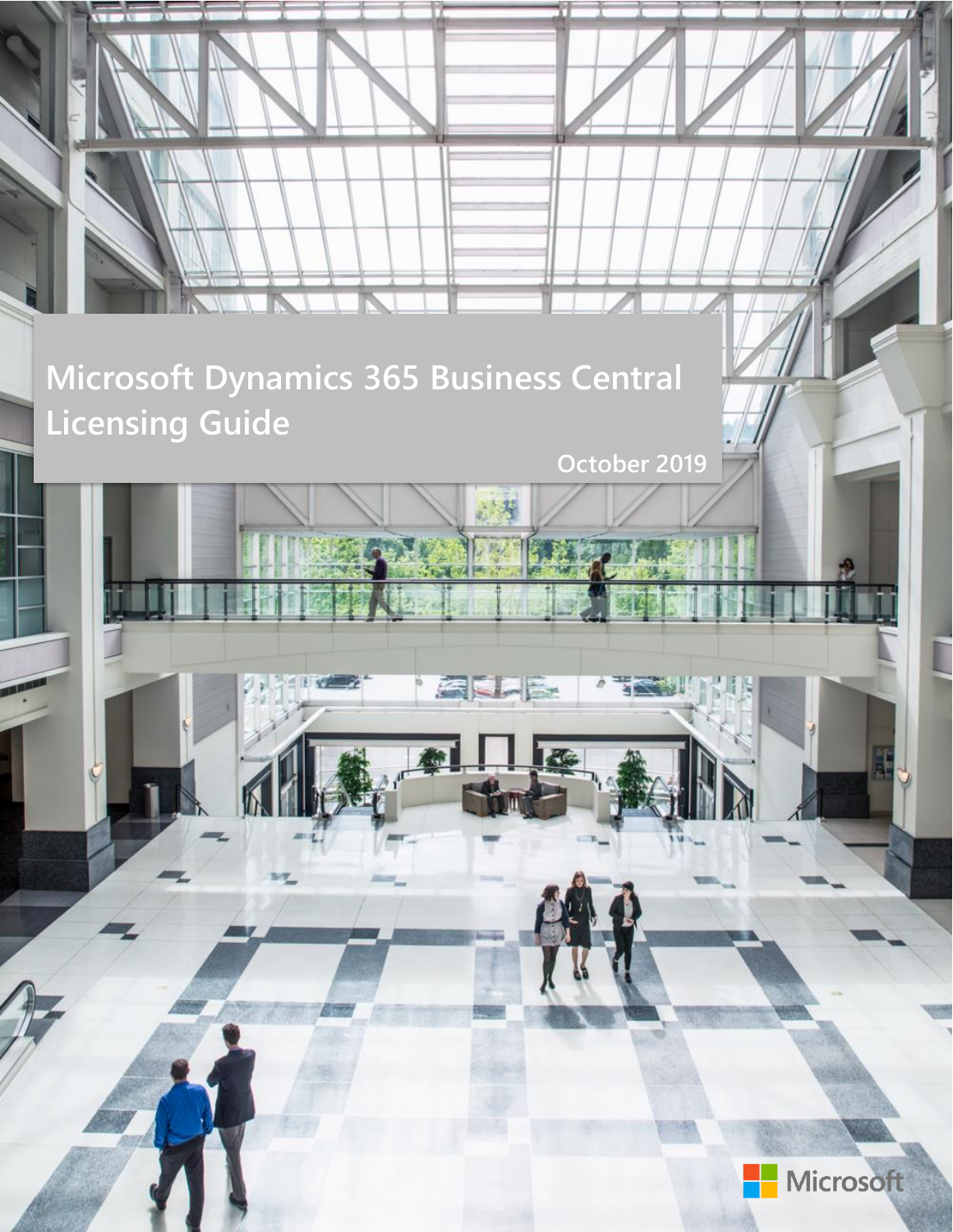### Contents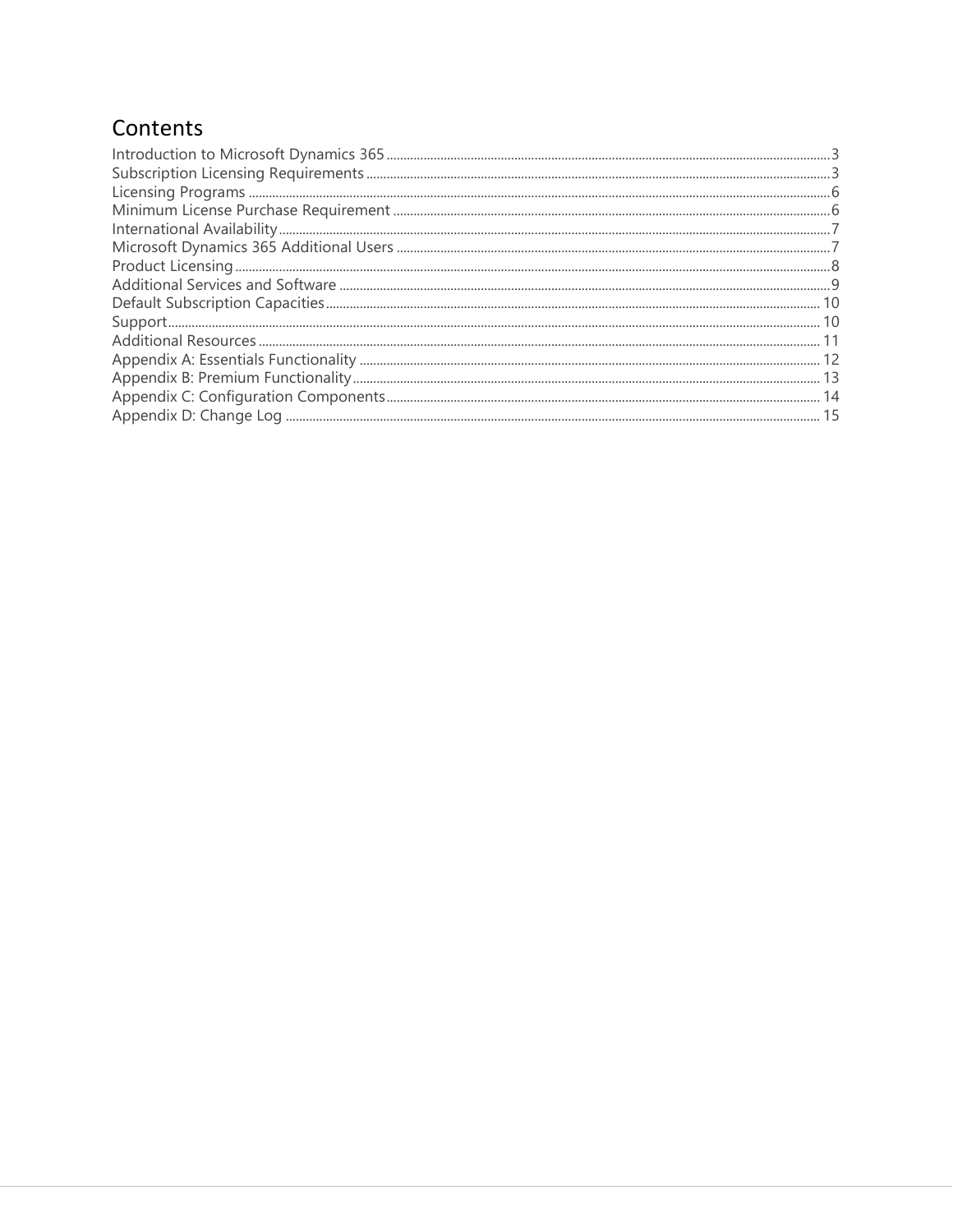## Using This Guide

This guide is designed to improve your understanding of how to license Microsoft Dynamics 365 Business Central.

This document does not apply to Microsoft Dynamics 365, Microsoft Dynamics 365 on-premises, Microsoft Dynamics 365 for Operations on-premises, Microsoft Dynamics NAV, Microsoft Dynamics GP, Microsoft Dynamics SL, Microsoft Dynamics AX 2012 or prior versions, or Microsoft Dynamics CRM 2016 or prior versions. This guide is not intended to influence the choice of Microsoft Dynamics products and services or provide technical specification. The examples presented in this guide are illustrative. Microsoft reserves the right to review or update this document at any time without notice.

For help determining the right technology solution for any given organization, including the license requirements for a specific product or scenario, consult with your Microsoft account team or your Microsoft Dynamics Certified Partner.

This guide does not supersede or replace any of the legal documentation covering use rights.

## <span id="page-2-0"></span>Introduction to Microsoft Dynamics 365

Microsoft Dynamics 365 Business Central (previously known as Dynamics 365 for Finance and Operations, Business edition) fits the needs of midsize businesses with core business needs. It helps organizations connect their financials, sales, purchase, inventory, projects, service, and operations.

With Dynamics 365 Business Central, you must license at least one of Dynamics 365 Business Central Essentials or Dynamics 365 Business Central Premium users. Additional access to the service functionality by other users is licensed with Dynamics 365 Business Central Team Members.

Dynamics Business Central functionality is delivered through the Dynamics 365 Business Central Essentials or Premium User.

### <span id="page-2-1"></span>Subscription Licensing Requirements

#### **Licensing Requirements for Internal Users**

Microsoft Dynamics 365 Business Central has two types of SLs:

**User SL:** The primary licensing is by User SLs, which are assigned on a "named user" basis, meaning each user requires a separate User SL named user subscription. User SLs cannot be shared, but an individual with a User SL may access the service through multiple devices. The Dynamics 365 Business Central user subscriptions classify users into the following types:

- **Full users:** are the users whose work requires use of the feature rich business applications functionality. Examples of full users are sales people, customer service representatives, finance employees, controllers and supply chain managers. These users have also been referred to in the past as Professional users or Power Users. These full users are licensed with a Dynamics 365 Business Central subscription.
- **Additional users:** often represent a significant percentage of users in an organization and may consume data or reports from line of business systems, complete light tasks like time or expense entry and HR record updates or be heavier users of the system, but not require full user capabilities. These additional users are licensed with Dynamics 365 Business Central Team Members.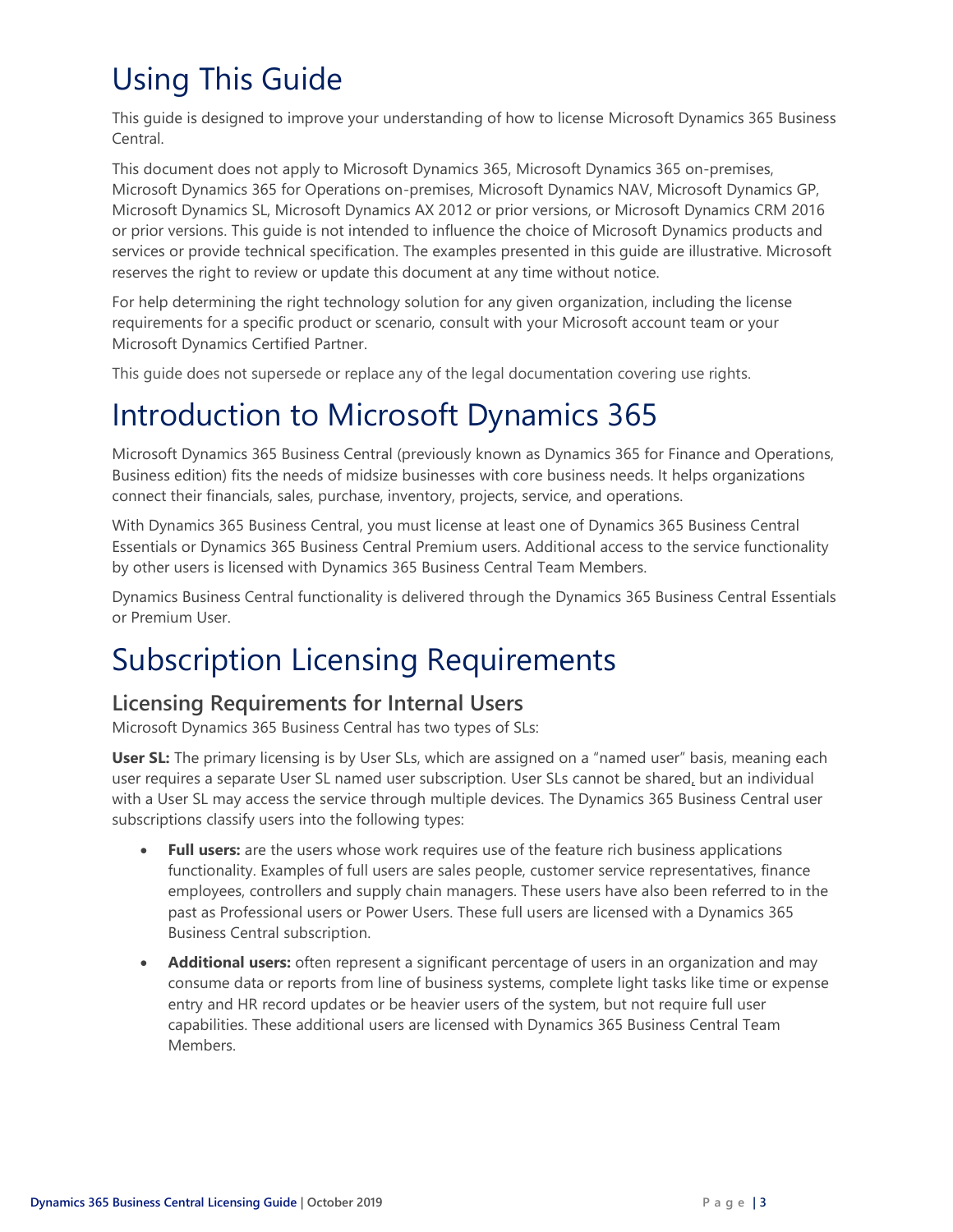#### Figure 1: User Types



**Device SL:** With Device SL any number of users can access a licensed device with individual logins without the need for separate User SLs. If individual users share one login, their individual usage cannot be tracked. Dynamics 365 Business Central device license is a limited license with a subset of Business Central capabilities. See the Device Subscription License **[section](#page-6-2)** for more information.



Figure 2: Basic licensing requirements for Dynamics 365 Business Central

Since Dynamics 365 Business Central may be licensed with User or Device SL, only the user or the device requires a SL, but not both. If the user of a device is licensed with a User SL, then the device does not need a Device SL. Likewise, if the device is licensed with a Device SL, then the user does not need a User SL. Customers can mix both User and Device SLs.

The User and Device SL grants users non-perpetual rights (with no buy-out rights) to the use of the Dynamics 365 service. As long as you are current on your subscription payments and adhere to the [Product Terms and the Online Service Terms](https://www.microsoft.com/en-us/Licensing/product-licensing/products.aspx), you will have access to the most up-to-date version of Dynamics 365.

Customers must purchase Subscription Licenses (SLs) for their organization or their affiliates' employees and on-site agents, vendors or contractors who directly or indirectly access the Microsoft Dynamics 365 Business Central services.

#### **Licensing Requirements for External Users**

External users are end customers and third-party users of the organization or its affiliates and do not require SLs to access Microsoft Dynamics 365. External user access is included with the organization's internal user SLs.

External users cannot use any clients provided by the Microsoft Dynamics 365 Business Central Application Programming Interface (API), such as the Windows client, the Web client, the Windows, the iPad or iPhone app, or the Android application.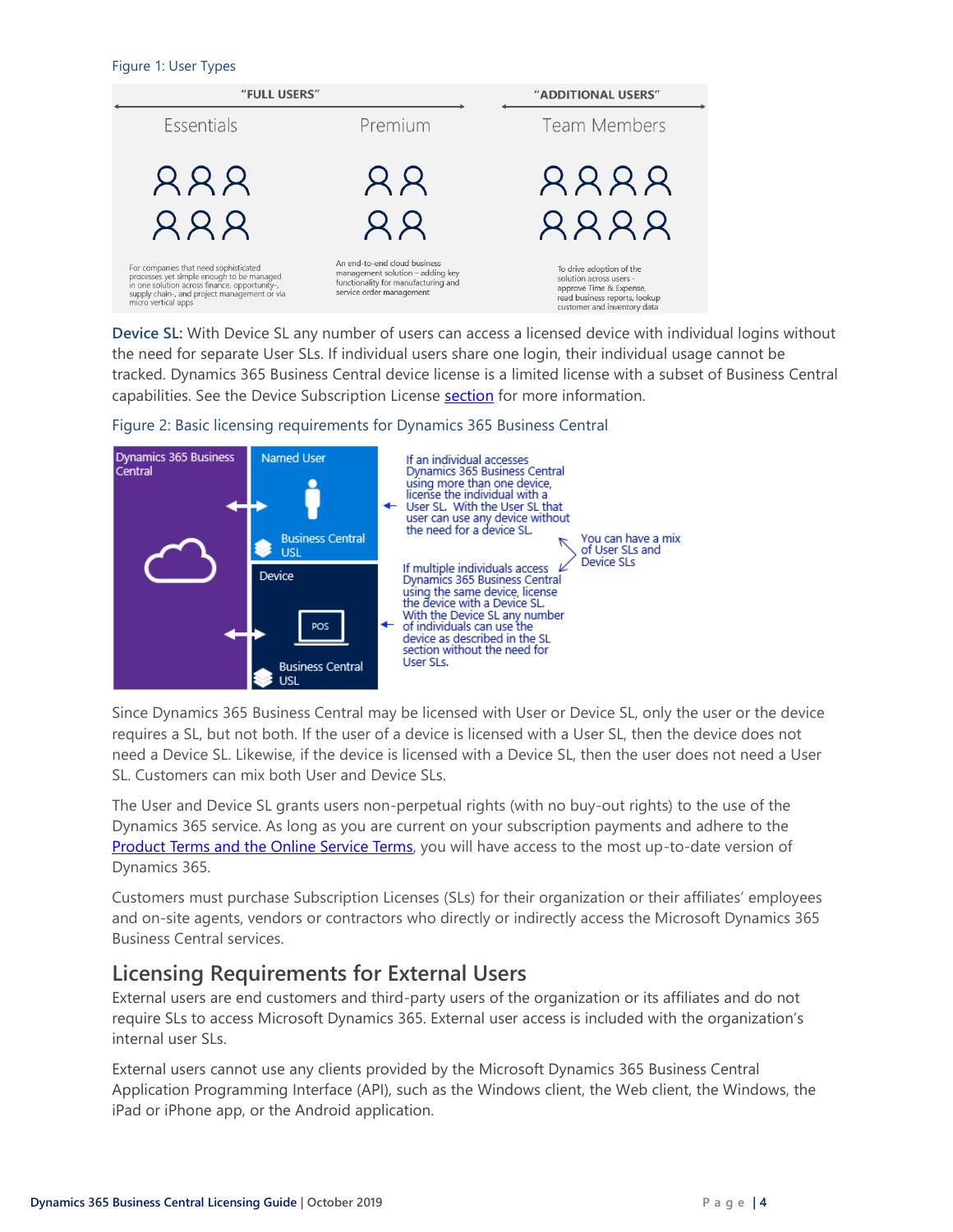In addition, external users include off-site vendors not on an employee-like relationship with the organization or its affiliates (e.g. IT help desk support vendors serving multiple customer organizations).

However, external user access does not extend to the customer or the customer's affiliate's contractors, vendors, or agents providing business processes on the customer's behalf or using Microsoft Dynamics 365 to manage any portions of their business. In this sense, the customer may not use Microsoft Dynamics 365 to provide business process outsourcing services to its clients.

Figure 1: Internal vs. external users



#### **Multiplexing**

Multiplexing refers to the use of hardware or software that a customer uses to pool connections, reroute information, reduce the number of devices or users that directly access or use Microsoft Dynamics 365 service. Multiplexing does NOT reduce the number of SLs of any type required to access the Microsoft Dynamics 365 service. Any user or device that accesses Microsoft Dynamics 365 —whether directly or indirectly—must be properly licensed.

Microsoft Dynamics 365 SLs are required for users or devices that directly input, query, or view data from the Microsoft Dynamics 365 service. Similarity, Microsoft Dynamics 365 SLs are required for users or devices that input data into, query, or view data from Microsoft Dynamics 365 through a pooling device. Pooled connections use a non-interactive user account in Dynamics 365 that can access the system but only via the web service layer. Internal users and devices accessing Microsoft Dynamics 365 data indirectly through a portal or via an API to a separate service such Microsoft Outlook must also be properly licensed, regardless of if they are set up as a Microsoft Dynamics 365 user in the service, for example:

- Internal users and devices access Microsoft Dynamics 365 data indirectly through a PowerApps must still be properly licensed for Dynamics 365.
- Any user or device that accesses the service, files, data, or content provided by the service that is made available through an automated process requires a Microsoft Dynamics 365 SL.
- The number of tiers of hardware or software between the Microsoft Dynamics 365 service and the user or devices that ultimately use its data, services, or functionality does not affect the number of SLs required.

For additional information about multiplexing refer to the Microsoft Volume Licensing Brief Multiplexing—[Client Access License \(CAL\) Requirements.](http://download.microsoft.com/download/8/7/3/8733d036-92b0-4cb8-8912-3b6ab966b8b2/multiplexing.pdf)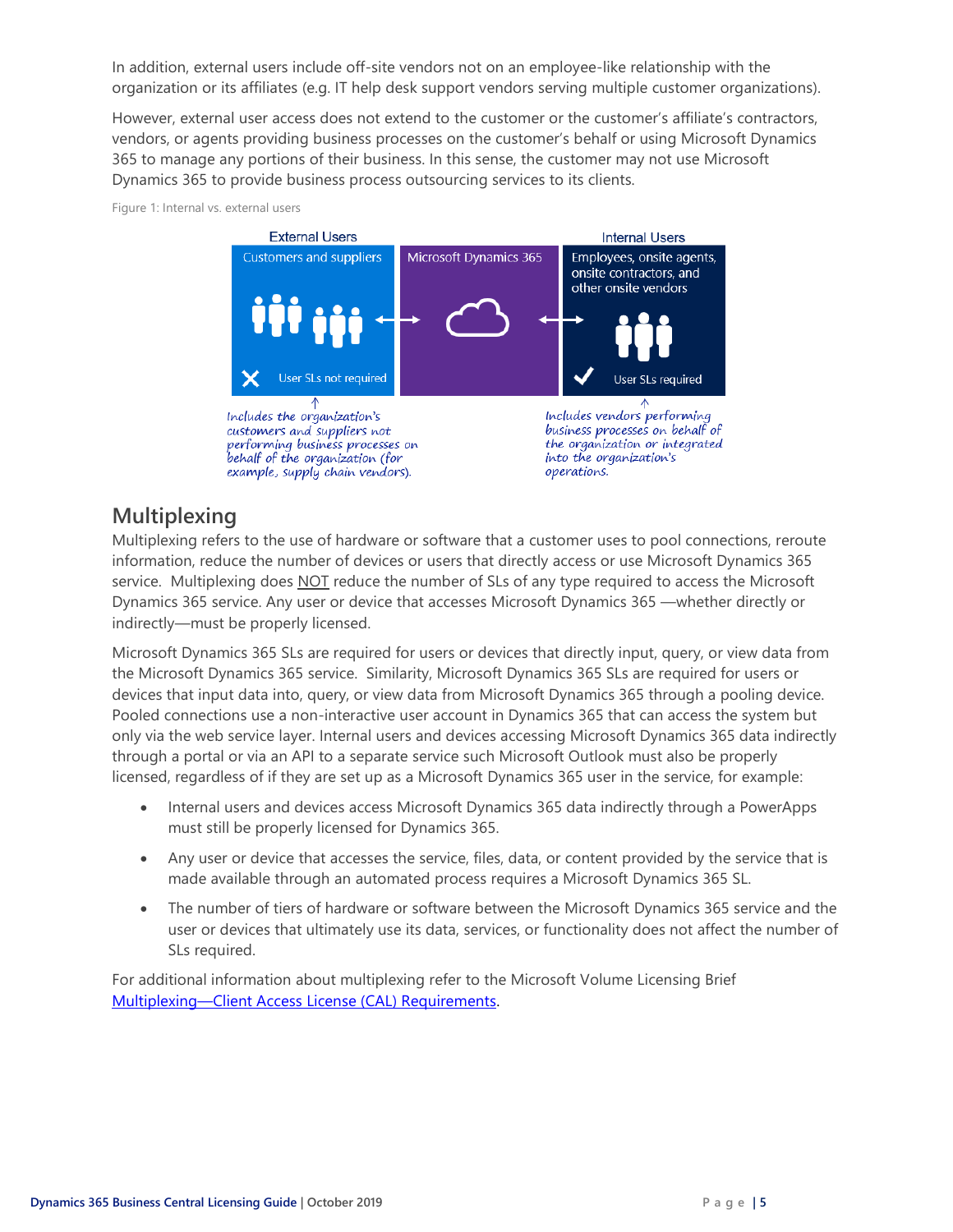

#### **Dual Use Rights**

One of the advantages of Dynamics 365 is dual use rights. This allows customers the option to deploy the server software either in Microsoft's cloud or in a private on-premises or partner-hosted cloud. In some cases, customers may want to deploy both types of instances simultaneously. This might be done to help with migrating a Dynamics 365 on-premises deployment to Dynamics 365, running private Dev/Test deployments in Microsoft Azure. With Dual Use Rights, Dynamics 365 users licensed with the required User SL do not need to acquire CALs to access Server instances.

Users or devices licensed with Dynamics 365 SLs have use rights equivalent to a CAL for the purpose of accessing equivalent on-premise workloads. With Dynamics 365 the server license is included with the SLs. Licenses for all supporting servers (e.g., Windows Server and CAL(s)) must be obtained separately.

Users or devices licensed with the following SLs may access the on-premise Dynamics 365 Server software provided via dual use rights:

- Dynamics 365 Essentials
- Dynamics 365 Premium
- Dynamics 365 for Team Members

To take advantage of Dual Use rights, a Dynamics 365 Business Central cloud subscription needs to be activated via CSP. Once the subscription has been activated, a customer account will be created in PartnerSource Business Center (PSBC) with the equivalent user SLs. The customer can access their onpremises/dual use rights license key (flf. format) by signing in to CustomerSource, selecting the 'My Products and Services' link from the dropdown menu and then clicking on the 'Registration Keys' link beside the Microsoft Dynamics 365 Business Central product.

Note: The on-premises license file is valid as long as the cloud subscription is active. When you update your online subscription (for example, reduce the user count), you and/or your customer are obligated to download a new on-premises license file from PSBC to reflect the changes made on the cloud subscription.

### <span id="page-5-0"></span>Licensing Programs

Microsoft Dynamics Business Central subscriptions are only available through the Cloud Solution Provider program. Visit the [https://partner.microsoft.com//en-US/cloud-solution-provider](https://partner.microsoft.com/en-US/cloud-solution-provider) to learn more about CSP.

### <span id="page-5-1"></span>Minimum License Purchase Requirement

There is no minimum license requirement. Note, customers may not mix and match Essentials and Premium users. Customers must license Essentials or Premium users but not both.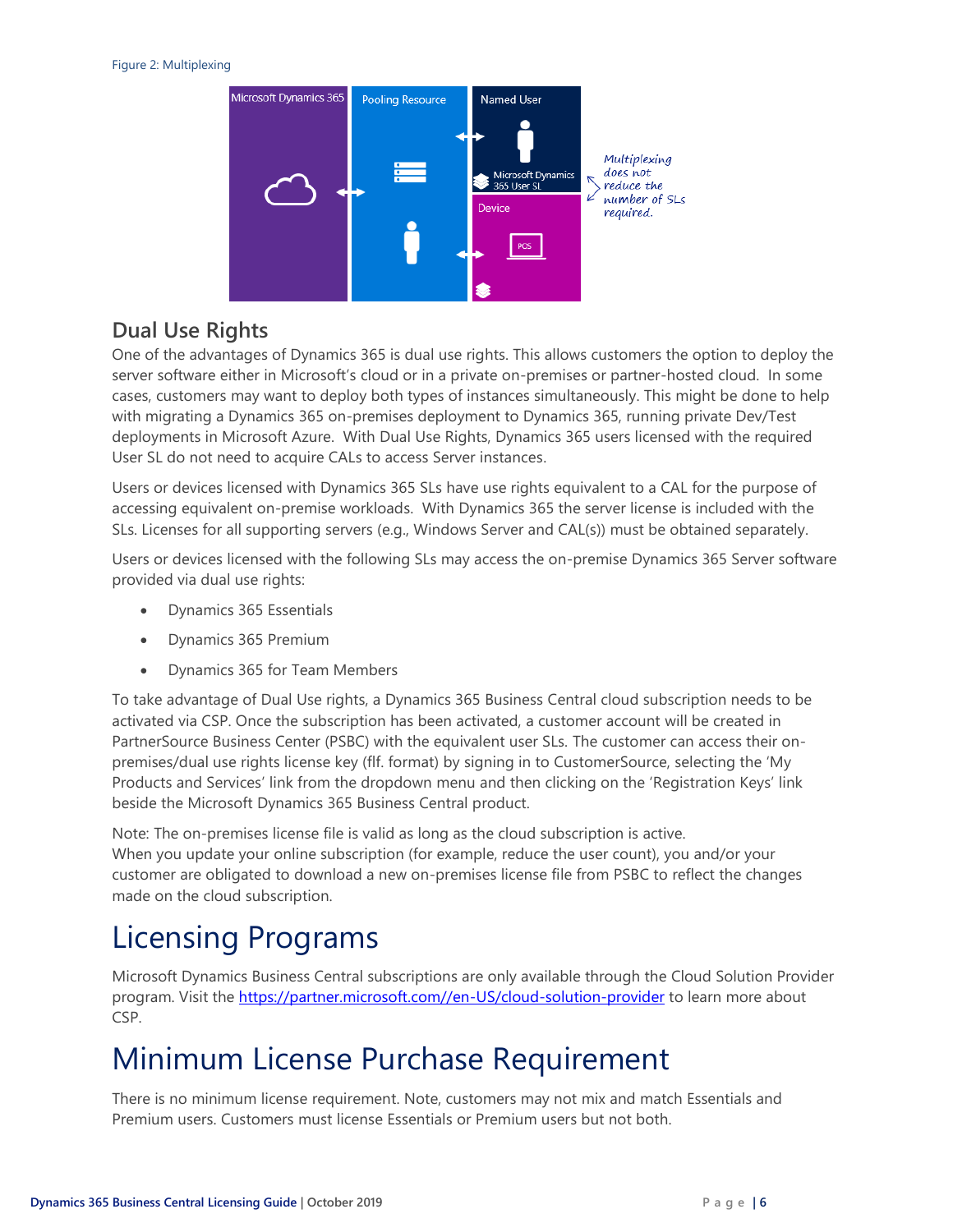## <span id="page-6-0"></span>International Availability

Country, language, and localization availability for Dynamics 365 is available [here.](https://aka.ms/dynamics_365_international_availability_deck)

## <span id="page-6-1"></span>Microsoft Dynamics 365 Additional Users

### **Dynamics 365 Business Central Team Members**

The Dynamics 365 Business Central Team Members subscription is a named user subscription designed for users who are not tied to a particular function, but who require basic Dynamics 365 Business Central functionality. This license includes read access as well as some write access for select light tasks across Dynamics 365 Business Central functionality for a given tenant. The Dynamics 365 Business Central Team Members SL grants a user full read access to Dynamics 365 Business Central Essentials and Dynamics 365 Business Central Premium for a given tenant. In addition, the Dynamics 365 Business Central Team Members SL includes some limited use write access to Dynamics 365 Business Central Essentials and Premium.

Dynamics 365 Business Central Team Members also includes the "PowerApps for Dynamics 365 Applications" license. Dynamics 365 Business Central Team Members users can use PowerApps to access Dynamics 365 Business Central within the bounds of their Team Members license.

Dynamics 365 Business Central Team Members requires that at least one other user be licensed with Dynamics 365 Business Central Essentials or Dynamics 365 Business Central Premium. Dynamics 365 Business Central Team Members use rights:

- (i) Read anything within Dynamics 365 Business Central
- (ii) Update existing data and entries in Dynamics 365 Business Central existing data are records like customer, vendor or item records which are already created. Entries means entries on which it is specifically allowed from an accounting perspective to update specific information. (e.g. due date on customer ledger entries)
- (iii) Approve or reject tasks in all workflows assigned to a user
- (iv) Create, edit, delete a quote
- (v) Create, edit, delete personal information
- (vi) Enter a time sheet for Jobs
- (vii) Use PowerApps for Dynamics 365
- (viii) A Team Members application module may not be customized with more than 15 custom entities available to the Dynamics 365 Team license\*

\*Customization is only allowable if it does not result in a change to core purpose of the specified scenario. The limitation of 15 objects is on a per user/employee basis and a firm limitation to that specific user/employee. This user is not allowed to log out and log in and modify 15 different objects.

See [Appendix A](#page-10-1) for a summary of Dynamics 365 Business Central Essentials use rights, [Appendix B](#page-12-0) for a summary of Dynamics 365 Business Central Premium use rights, and the PowerApps licensing guide for additional information on PowerApps for Dynamics 365 licensing.

#### <span id="page-6-2"></span>**Dynamics 365 Business Central Device**

With the Dynamics 365 Business Central Device license, multiple users can use a device that is licensed with a Dynamics 365 Business Central Device SL to operate a point of sale device, shop floor device, or warehouse device. A single device can provide any of the following functionality in any combination. Device SLs do not include all the capabilities of the Full user.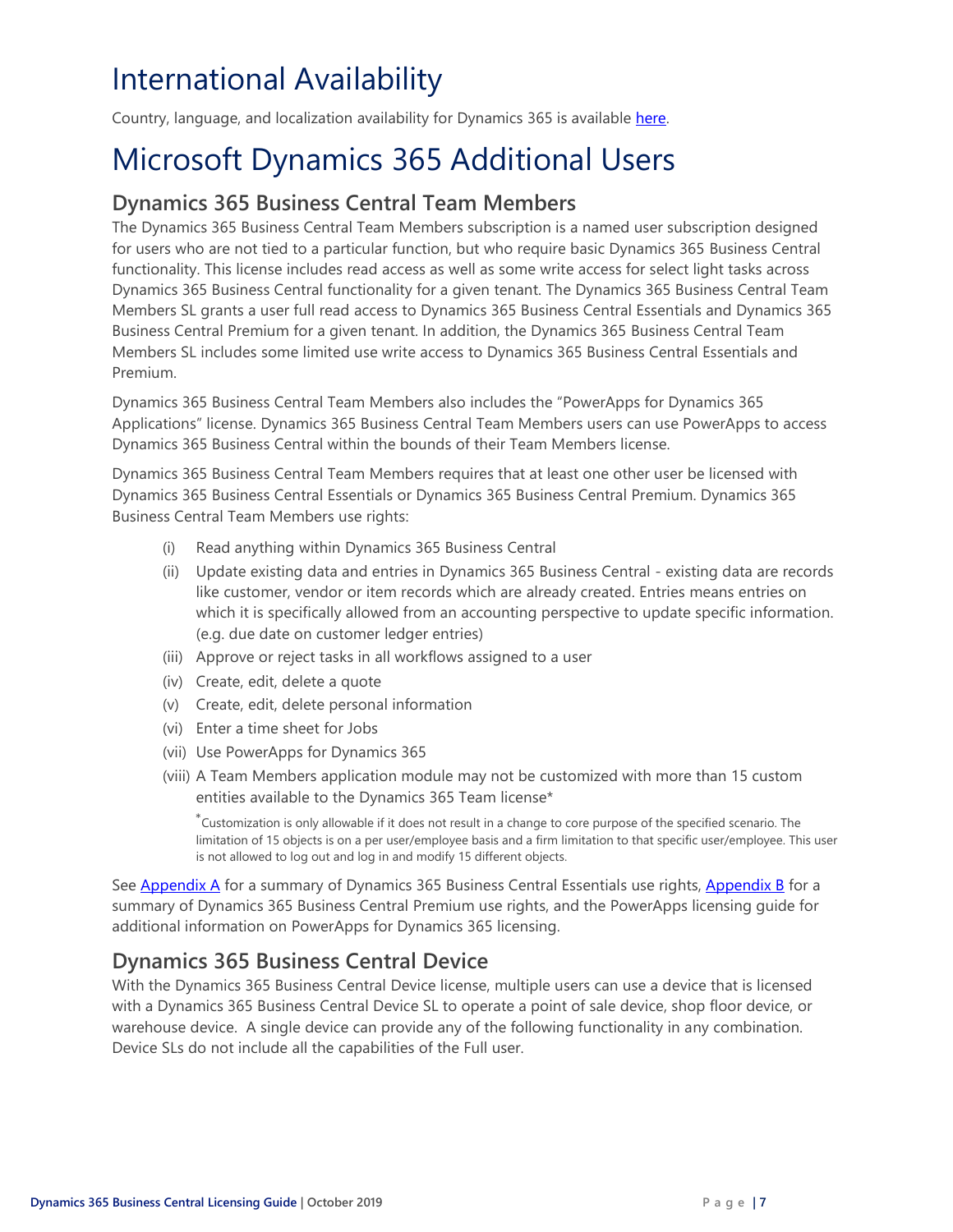| <b>Device SL</b>           | Functionality                                                                                                                                                                                                                                                                                                                                                                                                                                                                                                                                                                                                                                                                                                                                                                       |
|----------------------------|-------------------------------------------------------------------------------------------------------------------------------------------------------------------------------------------------------------------------------------------------------------------------------------------------------------------------------------------------------------------------------------------------------------------------------------------------------------------------------------------------------------------------------------------------------------------------------------------------------------------------------------------------------------------------------------------------------------------------------------------------------------------------------------|
| Point of<br>Sale           | One device located in the Commerce location, used by any individual, for completing<br>customer facing sales of goods or services transactions                                                                                                                                                                                                                                                                                                                                                                                                                                                                                                                                                                                                                                      |
| <b>Store</b><br>Manager    | One device located in the Commerce location, used by any individual, dedicated to<br>performing the following tasks solely for that Commerce location. Commerce location or<br>Store means a physical location (static or itinerant) operated by you when closing goods or<br>services transactions with customers:<br>• Managing and replenishing inventory<br>• Balancing cash registers and processing daily receipts<br>• Configuring and maintaining menu options displayed by the ISV Devices<br>• Purchasing supplies and services required to run the Commerce Location operations<br>• Managing Commerce Location staff<br>• Processing reports required to analyze and manage Commerce Location results<br>• Managing master data related to Commerce Location operations |
| <b>Shop Floor</b>          | One device used for manufacturing shop-floor functions. Shop Floor Functions:<br>• Clock-in and clock-out<br>• Starting and finishing production jobs (including project activities carried out on the<br>shop floor)<br>• Reporting progress<br>• Materials consumption and completion<br>• Viewing documents and instructions related to production jobs<br>• Viewing worker holiday balances                                                                                                                                                                                                                                                                                                                                                                                     |
| Warehouse<br><b>Device</b> | One device used for Warehousing functions:<br>• Receiving<br>• Putting-away<br>• Doing internal stock transfers<br>· Picking, packing<br>• Capturing product attributes<br>• Shipping goods plus performing inventory count checks in the context of a warehouse<br>management system<br>• Posting output and materials consumption against production orders when captured as<br>transfers of raw materials and finished goods between a warehouse and a production<br>line (all other types of transactions are excluded)                                                                                                                                                                                                                                                         |

### <span id="page-7-0"></span>Product Licensing

#### **Dynamics 365 Business Central**

Subscriptions are named user subscriptions where a user is licensed for Dynamics 365 Business Central Essentials or Dynamics 365 Business Central Premium. The following application is part of Dynamics 365 Business Central: PowerApps for Dynamics 365.

#### **Business Central Application**

Dynamics 365 Business Central is a comprehensive business management solution for SMBs. The Dynamics 365 Business Central application can be licensed two ways:

Dynamics 365 Business Central Essentials:

- (i) Financial Management
- (ii) Customer Relationship Management
- (iii) Project Management
- (iv) Supply Chain Management
- (v) Human Resources Management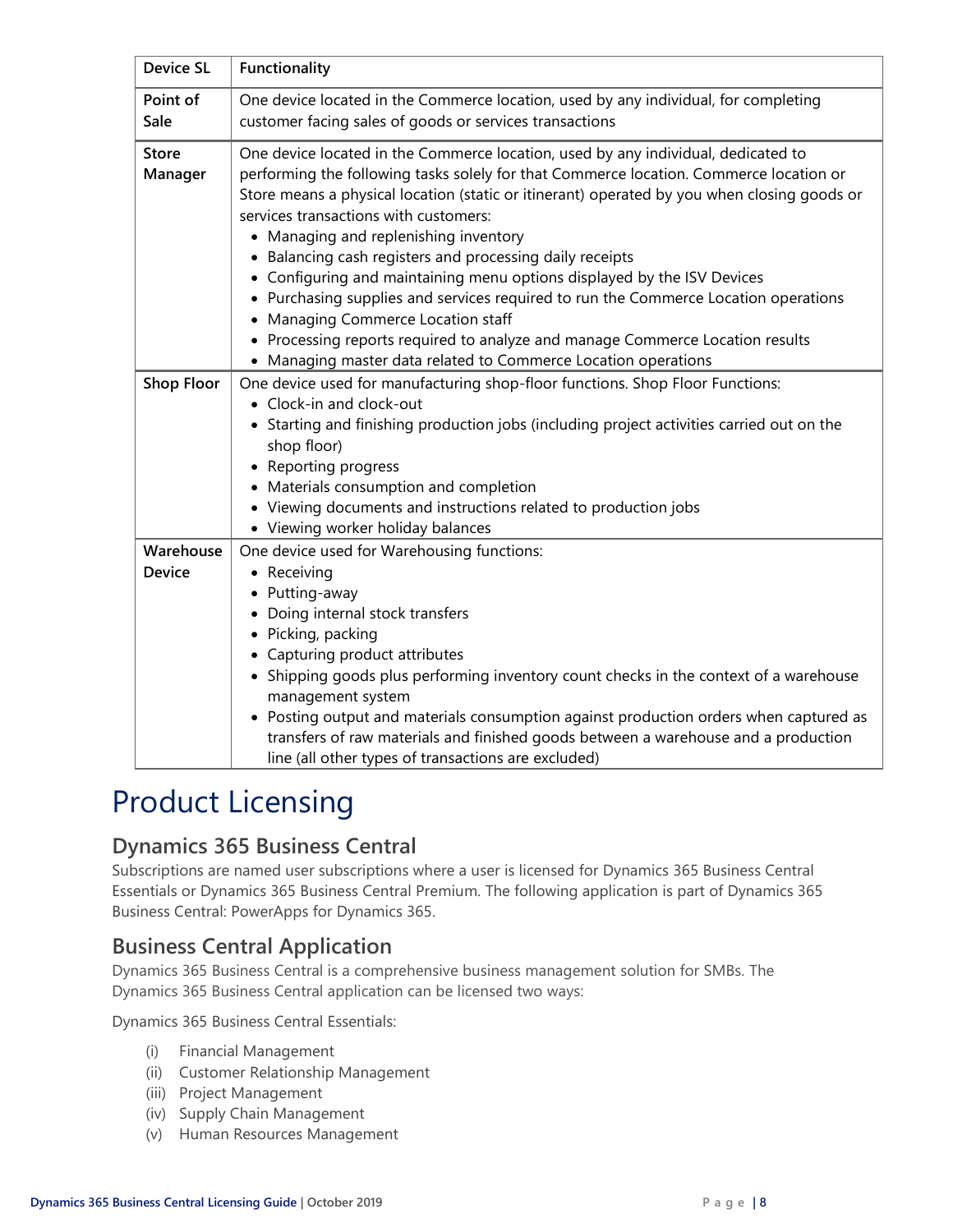- (vi) Warehouse Management
- (vii) Dynamics 365 Business Central Premium:
- (viii) Everything in Essentials
- (ix) Service Management
- (x) Manufacturing

Note, customers may not mix and match Essentials and Premium users. Customers must license Essentials or Premium users but not both.

**Dynamics 365 Business Central (per user license) –** This license provides users with unrestricted access to the functionality included in Dynamics 365 Business Central Team Members and Business Central.

Dynamics 365 Business Central Applications include the "PowerApps for Dynamics 365 Applications" license. Dynamics 365 Business Central users can use PowerApps to access Dynamics 365 within the bounds of their Dynamics 365 Business Central Essentials or Premium license.

Dynamics 365 Business Central includes at no charge, three External Accountant licenses for customers who have external accountants who wish to connect to their Dynamics 365 Business Central application. External Accountant Licenses contain all the same use rights as Dynamics 365 Business Central license except for the following: Access to user set up or admin tasks and any other Dynamics 365 Business Central application.

See [Appendix A](#page-10-1) for a summary of Dynamics 365 Business Central Essentials use rights, [Appendix B](#page-12-0) for a summary of Dynamics 365 Business Central Premium use rights, and the PowerApps licensing guide for additional information on PowerApps for Dynamics 365 licensing.

### <span id="page-8-0"></span>Additional Services and Software

Licenses for Microsoft Dynamics 365 Business Central service do not include licenses for other products and services that may be necessary to light up integrated scenarios or extend functionality; product licensing rights for these must be established separately. The following resources can help you to determine the required additional licenses:

#### **Microsoft PowerApps**

Microsoft offers additional services and software that work in tandem with Dynamics 365. These services are included in Dynamics 365 Business Central and Dynamics 365 Business Central Team Members subscriptions.

**Microsoft Power Platform** - Dynamics 365 applications are built on the Microsoft Power platform, a highproductivity platform that includes the ability for customers to integrate products:

- **Microsoft PowerApps**: Extend and customize applications
	- o PowerApps Portals add-on
	- o AI Builder capacity add-on
	- o PowerApps and Flow capacity add-on
- **Microsoft Flow:** Automate business processes and workflow
- **Microsoft Power BI:** Deliver business intelligence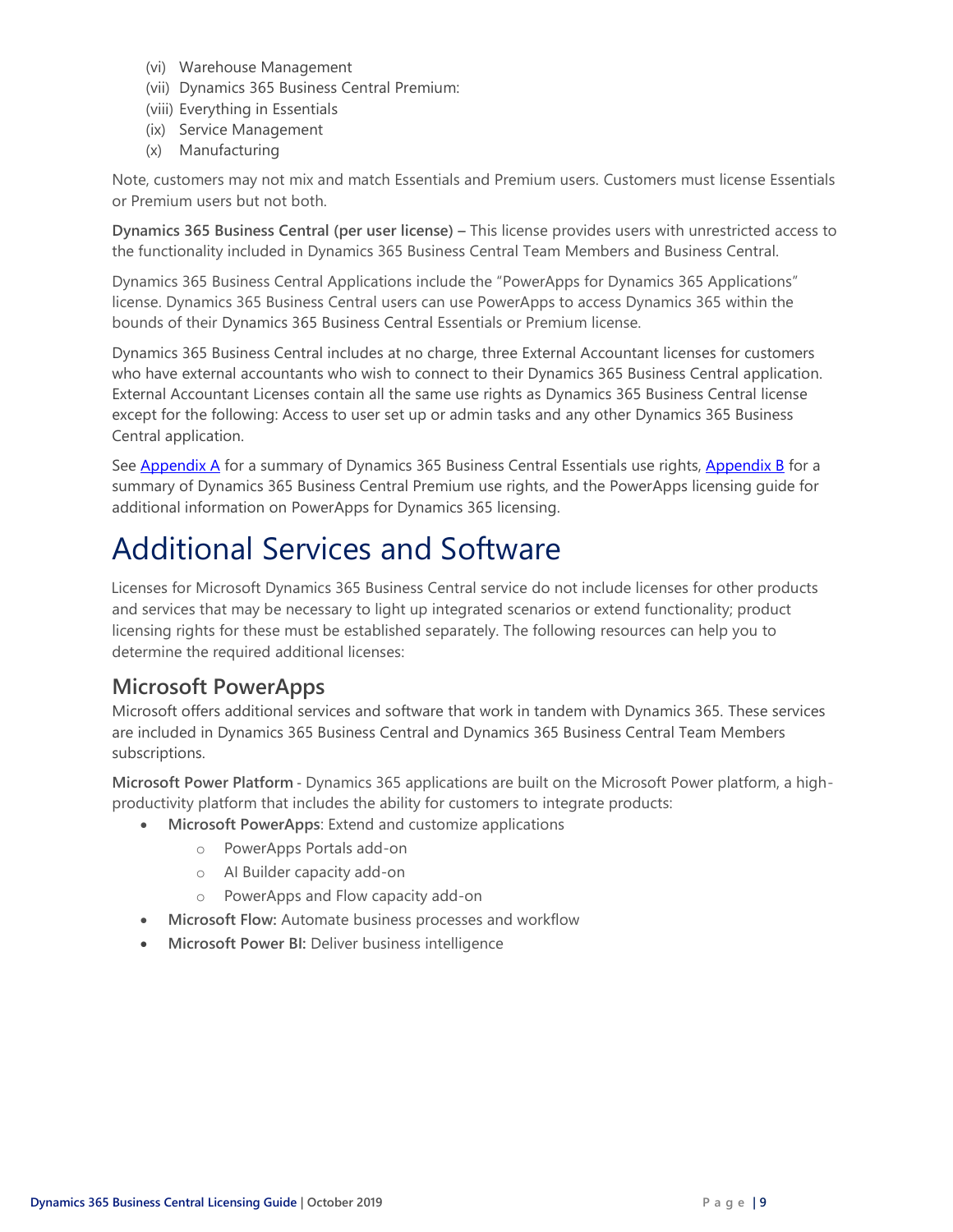|                                                                           | Dynamics 365 Apps <sup>1</sup>  | Dynamics 365 Enterprise Apps <sup>2</sup>                                                |
|---------------------------------------------------------------------------|---------------------------------|------------------------------------------------------------------------------------------|
| Customization / Extension of licensed Dynamics 365 application            |                                 |                                                                                          |
|                                                                           | Yes                             | Yes                                                                                      |
| Customize licensed Dynamics 365 application                               | (Limited to 15 custom entities) | (No limits on custom entities)                                                           |
| Run custom applications                                                   | ×                               | Yes - unlimited<br>(Within the same environment as<br>licensed Dynamics 365 application) |
| Access custom portals                                                     | $\boldsymbol{\mathsf{x}}$       | Yes - unlimited<br>(Within the same environment as<br>licensed Dynamics 365 application) |
| Connector use rights                                                      |                                 |                                                                                          |
| Standard connectors                                                       |                                 |                                                                                          |
| Premium connectors                                                        |                                 |                                                                                          |
| On-premise data gateway                                                   |                                 |                                                                                          |
| Custom connectors                                                         |                                 |                                                                                          |
| Common Data Service use rights                                            |                                 |                                                                                          |
| Number of custom entities per licensed Dynamics 365 application           | 15                              | Unlimited                                                                                |
| Restricted entities (within licensed Dynamics 365 application)            |                                 |                                                                                          |
| Microsoft Flow use rights                                                 |                                 |                                                                                          |
| Run Flows that extend licensed Dynamics 365 application                   | ٠                               | ٠                                                                                        |
| Run Standalone Flows that do not map to licensed Dynamics 365 application | ×                               | $\mathbf x$                                                                              |
| Business process flows                                                    |                                 |                                                                                          |

<sup>1</sup>Dynamics 365 for Sales Professional, Dynamics 365 for Customer Service Professional, Dynamics 365 for Talent: Onboard, Dynamics 365 Team Members, Dynamics 365 Activity, and Dynamics 365 Business Central Team Members

<sup>2</sup> Dynamics 365 Sales Enterprise, Dynamics 365 Customer Service Enterprise, Dynamics 365 Field Service, Dynamics 365 Project Service Automation, Dynamics 365 Finance, Dynamics 365 Supply Chain Management, Dynamics 365 Retail, Dynamics 365 Talent, and Dynamics 365 Business Central

Please visit [https://powerapps.microsoft.com](https://powerapps.microsoft.com/) and [https://flow.microsoft.com](https://flow.microsoft.com/) for more details on PowerApps and Flow.

### **Microsoft Power BI in Dynamics 365**

Dynamics 365 Business Central users are not provided with any standalone or general-purpose Power BI license or use rights. Customers who require Power BI Pro will need to license and pay for it separately.

Dynamics 365 Business Central application subscriptions include an option to embed Power BI content as a product feature but require users to subscribe to Power BI (free user or Power BI Pro depending on content) separately to configure access to this content. More details are available in [this article.](https://technet.microsoft.com/en-us/library/dn708055.aspx)

#### **Cortana Intelligence**

Customers who wish to expand beyond the default subscription capacity included in Dynamics 365 Business Central will need to have a separate Azure subscription.

### <span id="page-9-0"></span>Default Subscription Capacities

| <b>Production Instance</b>          | 1 Included                    |
|-------------------------------------|-------------------------------|
| Non-Production Instance             | <b>None</b>                   |
| Database Storage                    | 80GB                          |
| <b>External Accountant Licenses</b> | 3 Included                    |
| Companies                           | Unlimited                     |
| Cortana Intelligence                | 1800 seconds per month/tenant |

### <span id="page-9-1"></span>Support

The Microsoft Cloud Solution Provider program enables partners to manage their customer's success. Support for Dynamics 365 Business Central is solely through the Microsoft Cloud Solution Provider partners.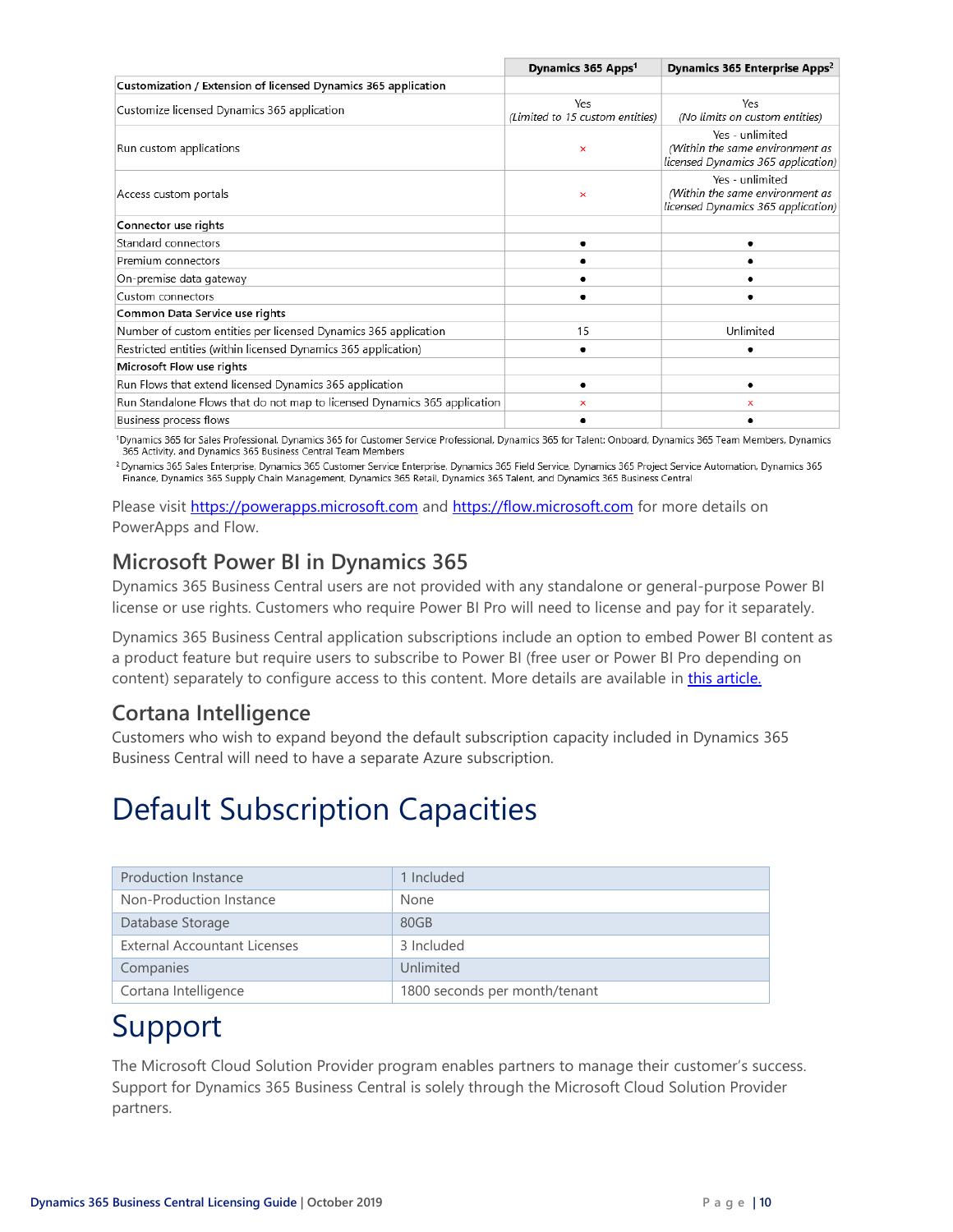## <span id="page-10-0"></span>Additional Resources

<span id="page-10-1"></span>

| PowerApps and Flow Licensing Guide    | https://go.microsoft.com/fwlink/?LinkId=2085130&clcid=0x409                            |
|---------------------------------------|----------------------------------------------------------------------------------------|
| Microsoft Dynamics Blog               | https://community.dynamics.com/b/msftdynamicsblog                                      |
| CustomerSource                        | https://mbs.microsoft.com/customersource/                                              |
| Microsoft Downloads Center            | http://www.microsoft.com/downloads                                                     |
| Cloud Solution Provider Program (MPN) | https://mspartner.microsoft.com/en/us/Pages/solutions/cloud-reseller-<br>overview.aspx |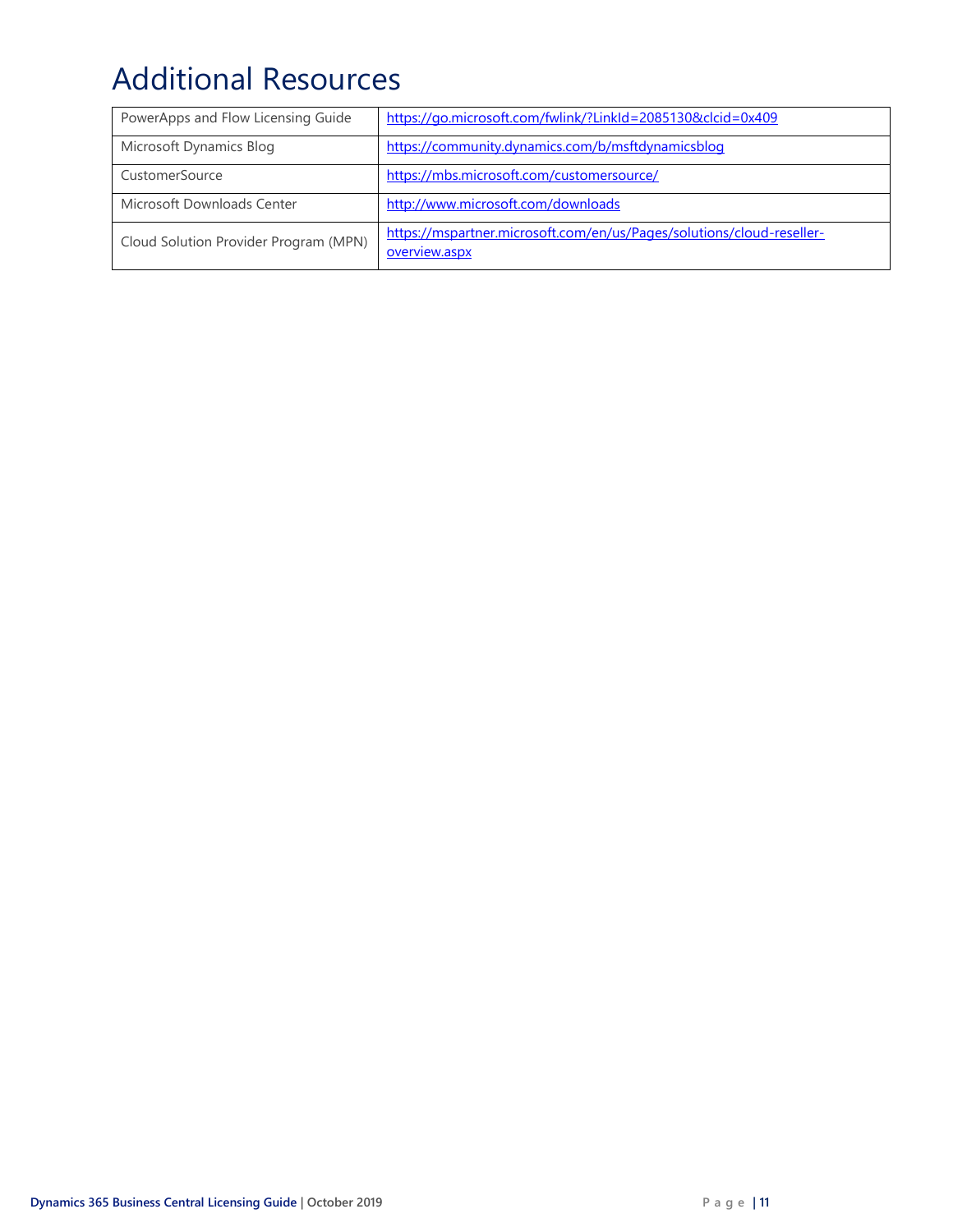## <span id="page-11-0"></span>Appendix A: Essentials Functionality

| <b>Financial Management</b>              |                                               |                                       |  |
|------------------------------------------|-----------------------------------------------|---------------------------------------|--|
| <b>Basic General Ledger</b>              | <b>Budgets</b>                                | <b>Fixed Assets</b>                   |  |
| <b>Account Schedules</b>                 | Cash Flow Forecast                            | Multiple Currencies                   |  |
| Allocations                              | <b>Check Writing</b>                          | Payment Handling                      |  |
| <b>Bank Account Management</b>           | Consolidation                                 | <b>Responsibility Centers</b>         |  |
| <b>Bank Reconciliation</b>               | Deferrals                                     | <b>Unlimited Dimensions</b>           |  |
| <b>Basic XBRL</b>                        | Electronic Payment/Direct Debits              |                                       |  |
|                                          | <b>Advanced Financial Management</b>          |                                       |  |
| Cost Accounting                          | Inter-company Postings                        |                                       |  |
|                                          | Artificial Intelligence*                      |                                       |  |
| <b>Cash Flow Forecast</b>                | Inventory Forecast                            | Sales Forecast                        |  |
| Image Recognition                        | Late Payment Prediction                       |                                       |  |
|                                          | <b>Customer Relationship Management</b>       |                                       |  |
| <b>Business Inbox for Outlook</b>        | <b>Contact Management</b>                     | <b>Opportunity Management</b>         |  |
| Campaign Management                      | Dynamics 365 Sales Integration^               | Relationship Management               |  |
| Campaign Pricing                         | Email Logging                                 | Task Management                       |  |
|                                          |                                               |                                       |  |
| <b>Contact Classification</b>            | Interaction / Document Management             |                                       |  |
|                                          | <b>E-Services</b>                             |                                       |  |
| Document Exchange Service                | Bank Feeds (US, CA, UK)                       | Online Map                            |  |
| Document Management, Document<br>Capture | Microsoft Pay (credit cards and PayPal)       | Tax. Reg. No. Validation Service (EU) |  |
|                                          | <b>Human Resources Management</b>             |                                       |  |
| <b>Basic Human Resources</b>             |                                               |                                       |  |
|                                          | <b>Project Management</b>                     |                                       |  |
| <b>Basic Resources</b>                   | Job Quotes                                    | Project Management Jobs               |  |
|                                          |                                               |                                       |  |
| Capacity Management                      | <b>Multiple Costs</b>                         | <b>Time Sheet</b>                     |  |
|                                          | <b>Supply Chain Management</b>                |                                       |  |
| <b>Alternative Order Addresses</b>       | Item Charges                                  | Demand Forecasting                    |  |
| Alternative Ship-To Addresses            | Item Cross References                         | Sales Invoice Discounts               |  |
| <b>Alternative Vendors</b>               | Item Substitutions                            | Sales Invoicing                       |  |
| Assembly Management                      | Item Tracking                                 | Sales Line Discounting                |  |
| <b>Basic Inventory</b>                   | <b>Location Transfers</b>                     | Sales Line Pricing                    |  |
| <b>Basic Payables</b>                    | Multiple Locations                            | Sales Order Management                |  |
| <b>Basic Receivables</b>                 | <b>Order Promising</b>                        | Sales Return Order Management         |  |
| Calendars                                | Purchase Invoicing                            | Sales Tax/VAT~                        |  |
| <b>Cycle Counting</b>                    | Purchase Line Discounting                     | <b>Shipping Agents</b>                |  |
| Drop Shipments                           | Purchase Line Pricing                         | <b>Standard Cost Worksheet</b>        |  |
| Item Attributes                          | Purchase Order Management                     | Stock keeping Units                   |  |
| Item Budgets                             | Purchase Return Order Management              | Vendor Catalogue Items                |  |
| Item Categories                          | <b>Requisition Management</b>                 |                                       |  |
|                                          | <b>Warehouse Management and Inventory</b>     |                                       |  |
| Automated Data Capture System            | Pick                                          | Warehouse Shipment                    |  |
| Bin Set-Up                               | Warehouse Management Systems                  |                                       |  |
| Internal Picks and Put Aways             | Warehouse Receipt                             |                                       |  |
|                                          | Other                                         |                                       |  |
| Analysis Reports                         | Job Queue                                     | User Tasks                            |  |
| Change Log                               | Notifications (on-premises only)              | Word reporting/Document reporting     |  |
| Embedded Power BI                        | Reason Codes                                  | Workflow                              |  |
| <b>Extended Text</b><br>Intrastat        | <b>Unlimited Companies</b><br>User Management |                                       |  |

^Requires Dynamics 365 license

~ Support for Sales Tax or VAT depending on country deployment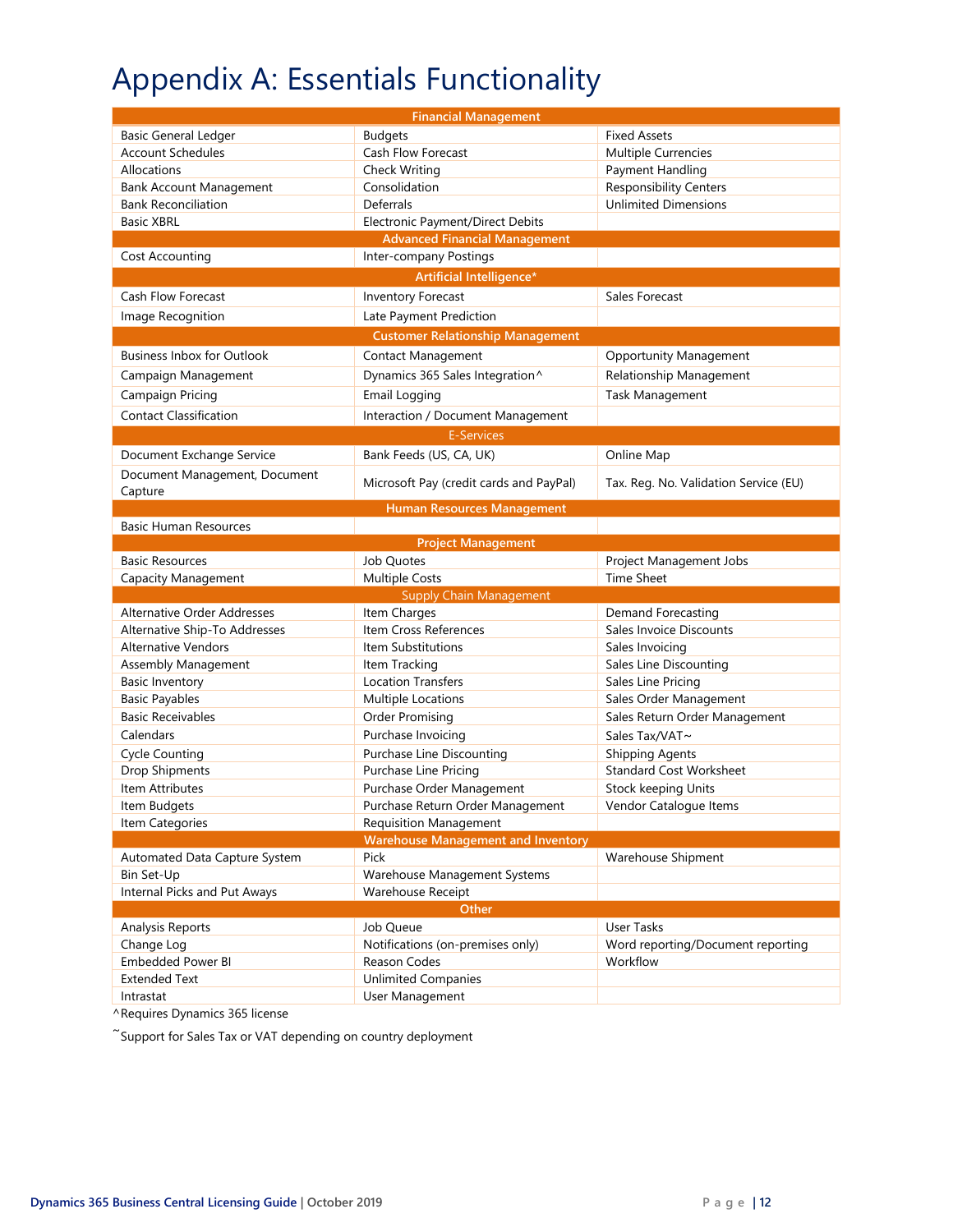# <span id="page-12-0"></span>Appendix B: Premium Functionality

| Service Order Management                                |                                |                                 |  |
|---------------------------------------------------------|--------------------------------|---------------------------------|--|
| Service Order Management                                | Service Item Management        | Planning and Dispatching        |  |
| Service Contract Management<br>Service Price Management |                                |                                 |  |
| Manufacturing                                           |                                |                                 |  |
| <b>Production Orders</b>                                | <b>Machine Centers</b>         | Finite Loading                  |  |
| <b>Production Bill of Materials</b>                     | <b>Basic Supply Planning</b>   | Sales and Inventory Forecasting |  |
| Version Management                                      | <b>Basic Capacity Planning</b> | Agile Manufacturing             |  |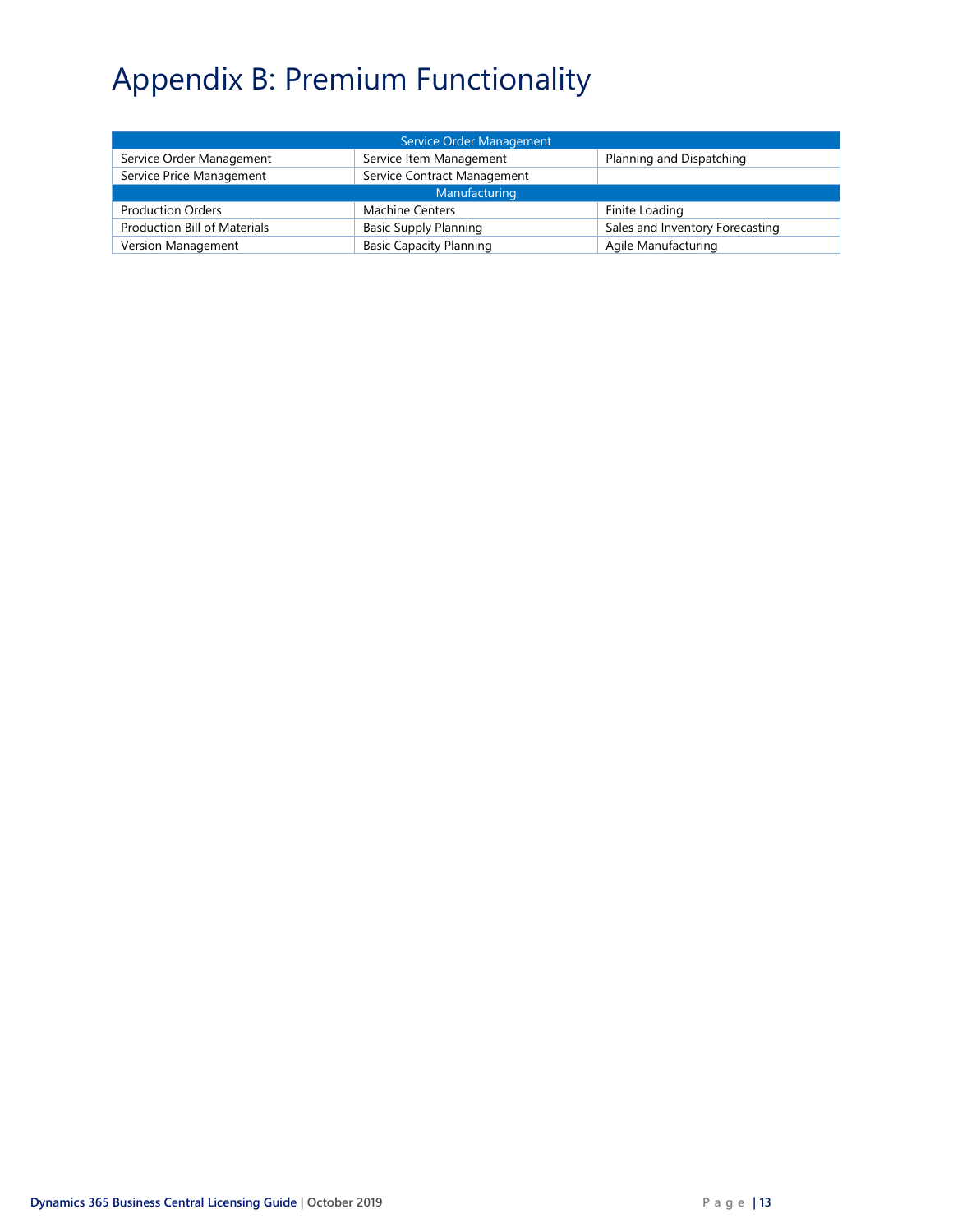## <span id="page-13-0"></span>Appendix C: Configuration Components

| <b>Configuration and Development</b> |                 |  |
|--------------------------------------|-----------------|--|
| Table                                | Codeunits       |  |
| Pages                                | <b>XML Port</b> |  |
| Reports                              | Queries         |  |

Dynamics 365 Business Central license keys include, via dual use rights, the full custom objects range 50,000 – 99,999 for the above configuration components.